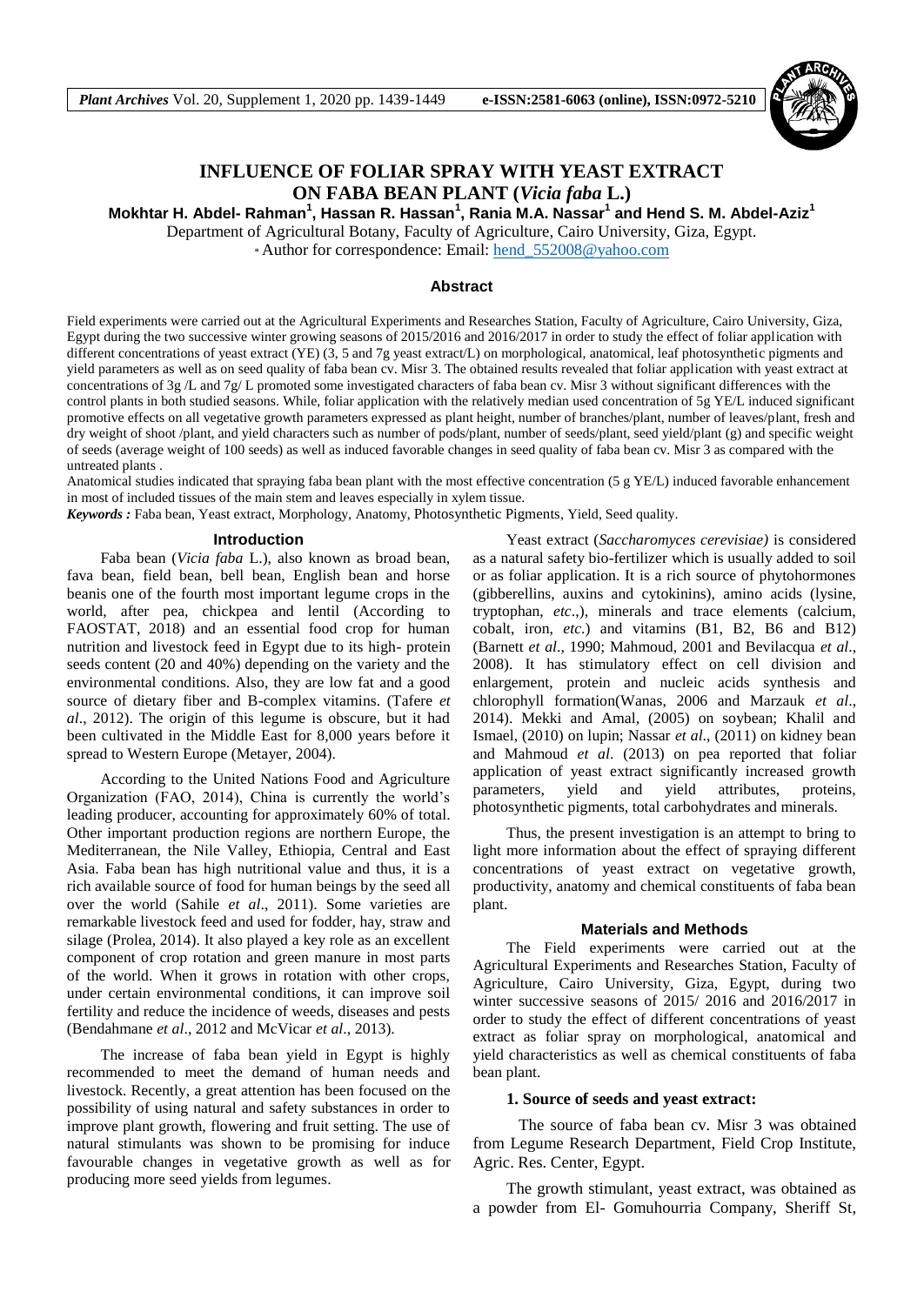Cairo, Egypt, which was imported from Lab M limited company, United Kingdom.

Three concentrations; namely 3, 5 and 7 g/L were used as spray application.

### **2. Field work procedure**

 Seeds of faba bean were sown on first of November in both seasons to provide the experimental plant materials. Cultivation was achieved according to a randomized complete block design at the rate of three replicates for each treatment. Each replicate was represented by one plot; the plot was 3 x 4 m. with 6 ridges 60 cm. apart. Seeds were sown in the one side of the ridge with two seeds/ hill and the hills were spaced at 20 cm. distance. The source of nitrogen, phosphours and potassium were ammonium sulphate (20.5%N), calcium superphosphate (15.5% P2O5) and potassium sulphate (48% K2O), respectively. All field practices, land preparation, irrigation, fertilization and other farming procedures were carried out as recommended for the investigated faba bean production in the vicinity.

The tested concentrations of yeast extract were applied twice by means of an atomizer sprayer. It was dissolved in distilled water and applied to the plants as a foliar spray. The first application was carried out after four weeks from sowing then the second application after two weeks from the first application. Volume of spraying solution per plot was almost 1.5 and 2.5 liters for first and second applications; respectively. This volume was adequate to wet the plants thoroughly with excess of dripping solution. Beside the control treatment, where the plants were sprayed with tap water.

## **3. Recording of data**

 Investigations involved data pertaining to morphological and yield characters of faba bean plant as affected by yeast extract throughout two successive seasons. A random sample of 15 plants for each tested treatments (5 plants from each replicate) was assigned for investigation. Data were recorded on individual plants at the age of 75 days after sowing for morphological and at harvest time (150 days after sowing) for yield characters.

## **Morphological characters of vegetative growth**

• Plant height (cm), measured from the cotyledonary node up to the uppermost point of the plant.

- Number of branches / plant.
- Number of leaves / plant.

• Fresh weight of shoot (g) /plant (all above ground parts of the plants).

• Dry weight of shoot (g) /plant.

## **Yield characters**

- Number of matured dry pods / plant.
- Average number of seeds / plant.
- Yield of seeds (g) / plant.

• Specific weight of seeds (average weight of 100 seeds, g).

## **4. Anatomical studies**

 It was intended to carry out a comparative microscopical analysis on plant materials which showed the most prominent response to foliar spray with yeast extract in addition to control. Specimens of the main stem at its median portion and the lamina of the first leaflet of the compound foliage leaf developed on the median portion of the main stem were taken in the first season at the age of 90 days from sowing date.

Specimens were killed and fixed for at least 48 hrs. in FAA (10 ml formalin, 5ml glacial acetic acid , 50 ml ethyl alcohol 95% and 35 ml distilled water). After fixation, the selected materials were washed in 50% ethyl alcohol at least twice then dehydrated in a normal butyl alcohol series before embedding in paraffin wax (melting point 56-580C), cross sections were cut on a rotary microtome to a thickness of 20 microns and were stained with crystal violet-erythrosine then cleared in xylene and mounted in Canada balsam (Nassar and El-Sahhar, 1998). Sections were read to detect histological manifestations of noticeable responses resulted from spraying with yeast extract compared to control and photomicrographed.

## **5. Chemical analysis**

 Chemical analysis was assigned at the Central Laboratory of Faculty of Agriculture, Cairo University, Giza, Egypt.

## **a.Determination of Photosynthetic pigments (mg/g FW)**

Chlorophyll a, b and total carotenoids were determined quantitatively in fresh foliage leaves of treated and untreated plants at the age of flowering time according to Lichtenthaler and Wellburn (1985). Chlorophyll a, chlorophyll b and total carotenoids were measured by spectrophotometer (Sequoia- Turner model 340) at wavelengths 663, 647 and 470 nm, respectively. Chlorophylls and carotenoids were calculated according to the equation described by Nornai formula(1982).

## **b. Determination of total nitrogen content and crude protein**

The determination of total nitrogen and crude proteinwas carried out according to Micro- Kjeldahel method. (A.O.A.C., 1995). Nitrogen content of seeds was multiplied by 6.25 factor to calculate the crude protein.

### **c. Determination of total carbohydrates**

Total Carbohydrates were determined according to the method described by Kostas *et al*., 2016).

## **d. Determination of total amino acids content in seeds**

 Amino acids were extracted according to the methods described by Csomos and Simon- Sarkadi (2002) and measured using the Automatic Amino Acid Analyzer (AAA 400 INGOS Ltd). The concentration of amino acids was calculated as g A.A. /100 g protein.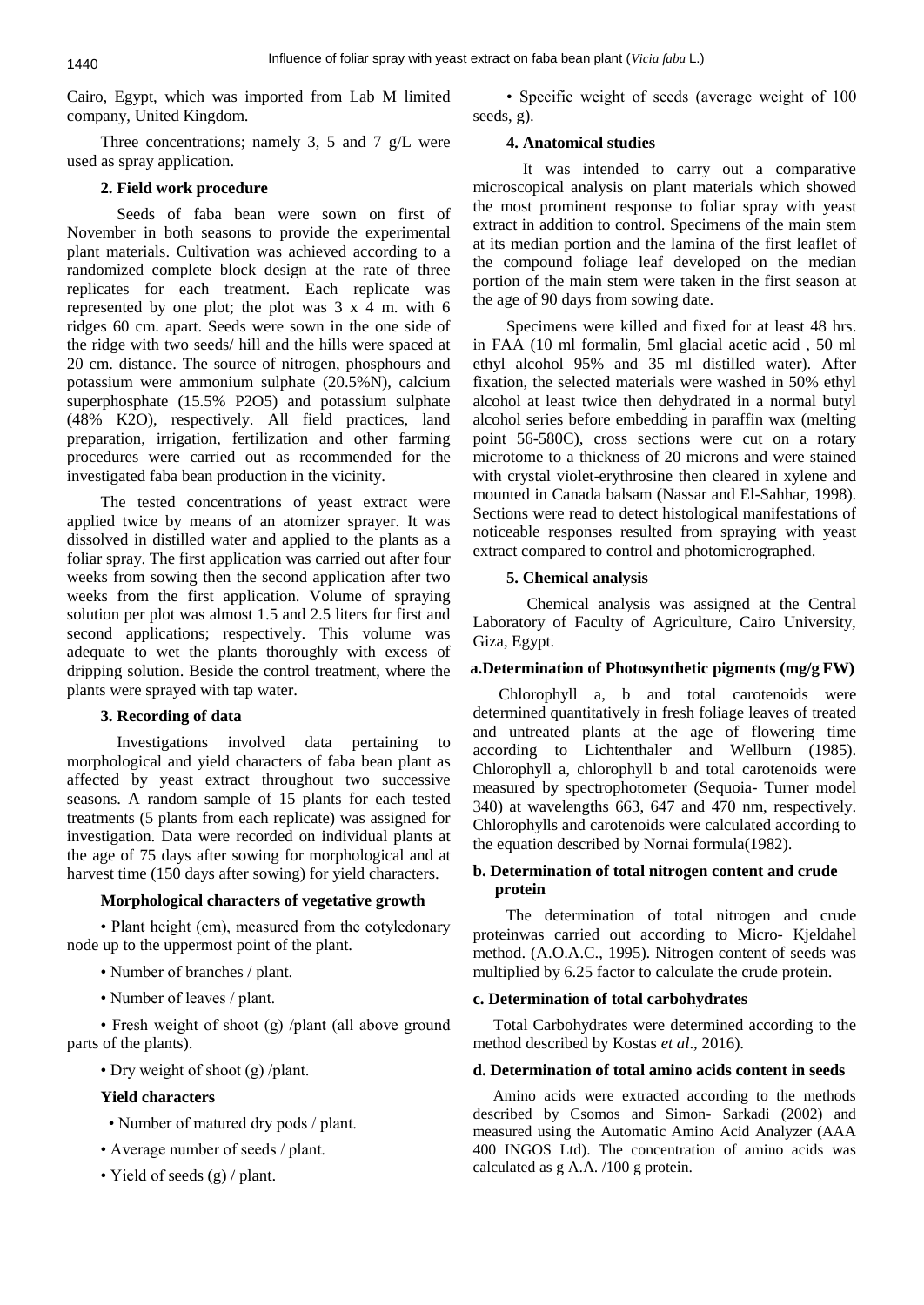#### **Statistical analysis**

 Data on morphological and yield characters, chemical analysis of leaf photosynthetic pigments, chemical analysis of dry seeds including total nitrogen and crude protein percentages, total carbohydrate percentage and total amino acids of faba bean were subjected to conventional methods of analysis of variance according to Sendecor and Cochran(1982). The least significant difference (L.S.D.) at 0.05 level was calculated for each investigated character under different assigned concentrations.

### **Results and Discussion**

### **a. Morphological characters of vegetative growth**

 The morphological characters of vegetative growth offaba bean cv. Misr 3 as affected by foliar application with different concentrations of yeast extract (3, 5 and 7 g/L) in two successive winter growing seasons of 2015/2016 and 2016/2017 were investigated. The investigated morphological characters included plant height (cm), number of branches per plant, total number of compound leaves developed per plant, fresh weight of shoot (g) per plant and dry weight of shoot (g) per plant.

### **1. Plant height (cm):**

 Results presented in Table (1) clearly show that all tested concentrations of yeast extract increased significantly height of faba bean plant cv. Misr 3 in both studied seasons except that of 3g YE/L. ( the relatively low used concentration) where the difference with the control proved insignificant in the second season. The maximum significant increase in plant height was detected when faba bean plant was treated with 5g YE/L., being 36.51% and 39.32% more than the height of untreated plants in the first and second season; respectively. The enhancing effect of yeast may be due to yeast being a natural source of phytohormones especially cytokinins which enhance cell division and cell enlargement.

 In this respect, Amer (2004) using 2g/L AYE, Nassar *et al*. (2011) using 100 ml/L AYE and Abdel-Hakim *et al*. (2012) using 4g/L YE recorded similar findings on bean plants. All, being in accordance with present findings.

#### **2. Number of branches per plant:**

 Data given in Table (1) reveal that the relatively low (3g/L) and high (7g/L) used concentrations of yeast extract had no significant effect on number of branches of faba bean cv. Misr 3 in both studied seasons. By contrast, the relatively median used concentrations of yeast extract (5g/L) induced significant increases of 96.96% and 83.87% over the control in number of branches developed on faba bean plant in the first and second season; respectively.

 Similar results were previously reported by Nassar *et al*. (2011) who found that treated kidney bean plants with 100 and 150 ml/L active yeast extract increased number of branches per plant; being in accordance with the present findings.

#### **3. Number of leaves/plant:**

 It is clear from Table (1) that all tested concentrations of yeast extract increased significantly number of compound leaves developed on plant of faba bean cv. Misr 3 in both studied seasons. The highest number was recorded at treatment of 5g YE/L., being 65.31and 69.76% more than number of leaves developed on untreated plant in the first and second season; respectively.

 Abou EL-Yazied and Mady (2012) and Abbas (2013) on field bean plants stated that number of leaves significantly increased by foliar application with yeast extract at 5 g/L. Likewise, Tartoura (2001) on pea, Amer (2004) , Fawzy *et al*. (2010) and Nassar *et al*. (2011) on common bean confirmed these findings.

### **4. Fresh weight of shoot/plant:**

 It is realized from Table (1) that the relatively low used concentration of 3g YE/L showed no significant effect on fresh weight of shoot of faba bean plant in both studied seasons. Also, the relatively high used concentration of 7g this respect. By contrast, the relatively median concentration YE/L in the second season showed no significant effect in of 5g YE/L in both studied seasons and high used concentration of 7g YE/L in the first season promoted significantly fresh weight of shoot per plant. The maximum significant increase was recorded when plants of faba bean were sprayed with 5g YE/L., being 71.54 and 65.11% more than untreated plant in the first and second season; respectively.

 In this connection, Tartoura (2001) reported that fresh weight of shoot of pea plants was increased significantly by foliar application with 30 ml/L active yeast extract. Likewise, Amer (2004) on common bean found the same result when using 2g/L. active yeast extract, being in harmony with the present findings.

#### **5. Dry weight of shoot/plant:**

 Data presented in Table (1) reveal that the relatively median used concentration of 5g YE/L in both studied seasons and the relatively high used concentration of 7g YE/L in first season increased significantly dry weight of shoot per plant of faba bean cv. Misr 3. While, the relatively low used concentration of 3g YE/L in both studied seasons and also the relatively high used concentration of 7g YE/L in the second season showed no significant effect in this respect. The maximum significant increase in dry weight of shoot per plant was achieved when plants of faba bean were sprayed with 5g YE/L., being 141.26 and 72.03% more than dry weight of shoot per untreated plant in the first and second season; respectively.

 In this concern, Mady (2009) stated that the dry weight of shoot of faba bean was increased significantly by foliar application with active yeast extract at the rate of 50ml/L.

Likewise, the significant promotive effect of yeast extract on dry weight of shoot /plant of some legumes was reported by Tartoura (2001), Fawzy et al. (2010) on snap beans and Nassar *et al*. (2011) on kidney bean. All, being in harmony with the present findings.

#### **b. Yield of seeds and its components**

 The mean values of yield characters of faba bean cv. Misr 3 as affected by foliar application with different concentrations of yeast extract  $(3, 5 \text{ and } 7 \text{ g/L})$  in two successive winter growing seasons of 2015/2016 and2016/2017 were investigated. The investigated characters included number of pods/plant, number of seeds/plant, yield of seeds (g)/plant and weight of 100 seeds (g).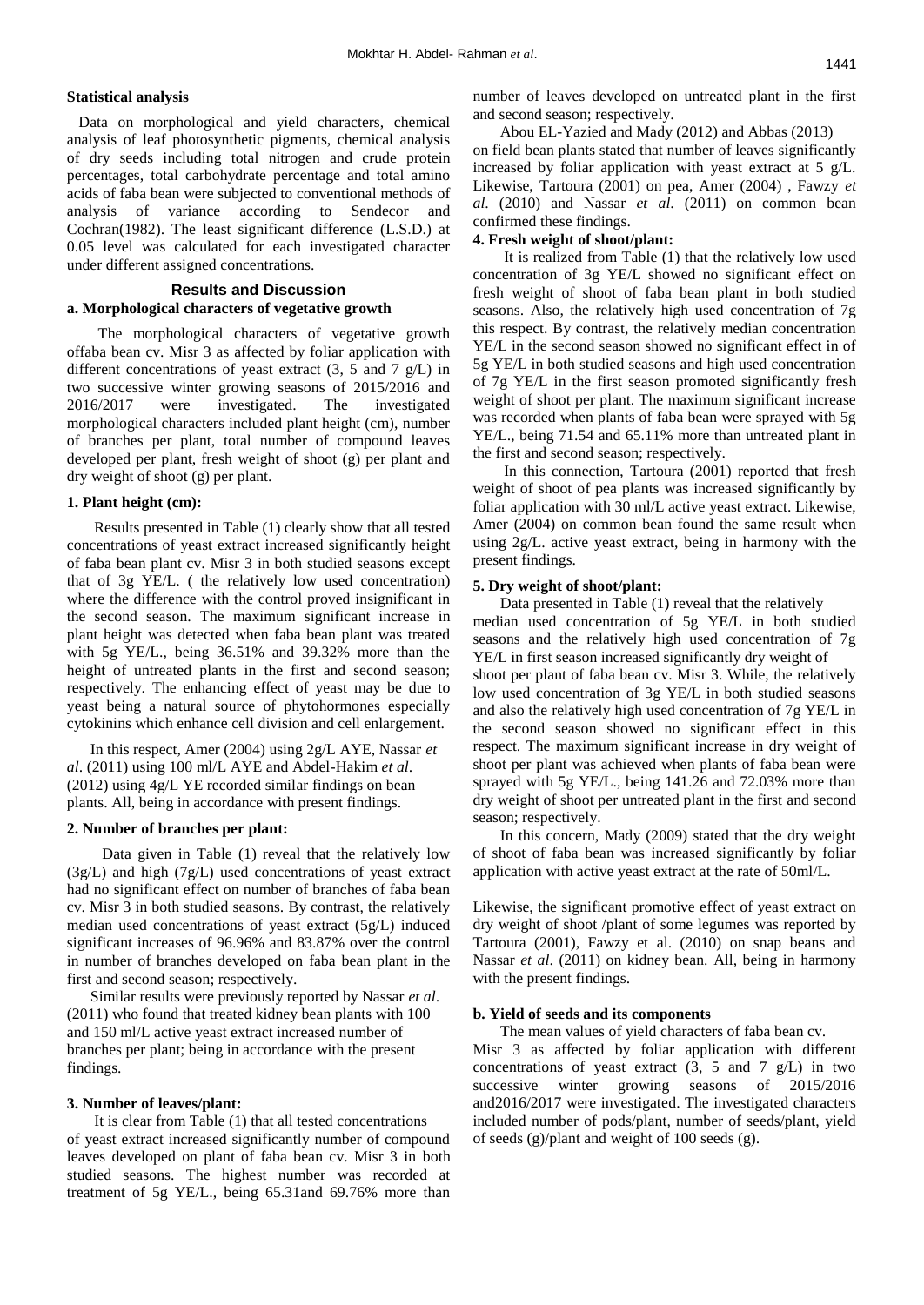|               |          |                     | Morphological characters |                 |        |               |        |                 |         |                     |        |
|---------------|----------|---------------------|--------------------------|-----------------|--------|---------------|--------|-----------------|---------|---------------------|--------|
| Treatments    |          | Plant height $(cm)$ |                          | No. of branches |        | No. of leaves |        | Fresh weight of |         | Dry weight of shoot |        |
| Conc.         |          |                     |                          | plant           |        | plant         |        | shoot           |         | $(g)$ / plant       |        |
| (g/L)         |          |                     |                          |                 |        |               |        | $(g)$ / plant   |         |                     |        |
|               |          | First               | Second                   | First           | Second | First         | Second | First           | Second  | First               | Second |
|               |          | Seaso               | season                   | Season          | season | Season        | season | Season          | season  | Season              | season |
|               |          | n                   |                          |                 |        |               |        |                 |         |                     |        |
| Control       | $\Omega$ | 49.3 B              | 44.5 C                   | 3.3 B           | 3.1 B  | 39.5 C        | 34.4 C | 74.5 C          | 66.5    | 12.6C               | 11.8 B |
| Yeast         | 3        | 59.3 A              | 52.0 BC                  | 4.1 B           | 3.3 B  | 50.3 B        | 43.0 B | 87.2 BC         | 71.0 B  | 17.1 BC             | 12.1 B |
| extract       |          | 67.3 A              | 62.0 A                   | 6.5A            | 5.7 A  | 65.3 A        | 58.4 A | 127.8 A         | 109.8 A | 30.4 A              | 20.3 A |
| (YE)          | -        | 63.1 A              | 58.6 AB                  | 4.8 B           | 3.5 B  | 53.0 B        | 43.8 B | $106.2$ AB      | 79.8 B  | 20.9 B              | 14.3 B |
| (L.S.D. 0.05) |          | 8.8                 | 7.9                      | 1.6             | 1.3    | 10.1          | 8.4    | 25.5            | 20.0    | 5.1                 | 4.6    |

**Table 1 :** Morphological characters of vegetative growth of faba bean cv. Misr 3, aged 75 days, as affected by foliar application with different concentrations of yeast extract in two successive growing seasons of 2015/2016 and 2016/2017.

Means having the same letter are not significantly different at 0.05 level

### **Number of pods/plant:**

It is clear from Table (2) that all tested concentrations

of yeast extract increased significantly number of pods/plant of faba bean plant cv. Misr 3 in both studied seasons. The maximum significant increase in pods number was achieved when faba bean plant was sprayed with 5g YE/L., being66.12% and 69.95% more than pods number of untreated plants in the first and second season; respectively.

 The same results were recorded by Marzauk *et al*. (2014) and Shafeek *et al*. (2014) using 6 ml/L yeast extract on faba bean plant. Also, Amer (2004) using 2 g/L active yeast extract, Nassar *et al*. (2011) using 100 ml active yeast extract / L and Al-Amery and Mohammed (2017) using 12 g/L yeast extract recorded similar findings on snap bean plants. Likewise, Tartoura (2001) using 30 ml/L active yeast extract (AYE) on pea crop, Khalil and Ismael (2010) using 8 g/L yeast extract on *Lupinus termis* L. plant, Abdel Rahman and Faisal (2012) using 2 mg ml-1 yeast extract on soybean plant and El-sharkawy (2013) on pea plants confirmed the same results.

### **Number of seeds/plant:**

Data presented in Table (2) clearly show that all assigned concentrations of yeast extract, except that of low used one (3g YE/L) only in the second season significantly increased the number of seeds per plant of faba bean. The highest number was recorded when faba bean plant was sprayed with 5g YE/L., being 125.77 and 77.34% more than number of seeds per untreated plant in the first and second season; respectively.

These results agree with the findings of Hammad(2008) who stated that number of seeds per plant of pea plants was significantly increased by foliar application of yeast extract. Khalil and Ismael (2010) observed that foliar application of yeast extract at 8g/L increased number of seeds per plant of *Lupinus termis* L. plant. Also, Nassar *et al*. (2011) reached to similar conclusion using 100 ml AYE/L on kidney bean plants.

### **Yield of seeds (g) / plant:**

It is recognized from Table (2) that all sprayed concentrations of yeast extract increased significantly yield of seeds per plant of faba bean cv. Misr 3 in both studied seasons. The maximum increase was achieved at 5g YE/L., being 164.47 and 101.40% more than seed yield per untreated plant in the first and second season; respectively.

Similar results were reported by Abou El-Yazied and Mady (2012) who indicated that sprayed broad bean plants with 5ml YE/L increased yield of seeds per plant. Abdel Rahman and Faisal (2012) using 2 mg ml-1 yeast extract recorded similar findings on soy bean plants. Also, Nassar *et al*. (2011) using 100 ml AYE/L on kidney bean plants and El- sharkawy (2013) on pea plants found that yeast extract induced significant promotive effects on seed yield per plant. **Specific weight of seeds (average weight of 100 seeds):**

It could be mentioned from data outlined in Table (2), that the relatively median used concentration of 5g YE/L in both studied seasons and the relatively high used concentration of 7g YE/L in the first season only increased significantly specific weight of 100 seeds of faba bean plant. While, the relatively low used concentration of 3g YE/L in both studied seasons and also the relatively high used concentration in the second season showed no significant effect in this respect. The maximum increase in specific weight of 100 seeds of faba bean plant cv. Misr 3 was recorded when faba bean plants were sprayed with 5g YE/L., being 17.09 and 13.44% over the control in the first and second season; respectively.

The present results are generally in accordance with those recorded by Mady (2009) and Abou El-Yazied and Mady (2012) on broad bean plants as well as by Fathy and Farid (1996) and Amer (2004) on bean plants. Likewise, Tartoura (2001), Hammad (2008) and Abou-Aly *et al*. (2015) on pea plants pointed out that 100 seed weight per plant was increased significantly by foliar application with yeast extract. Similar results were also recorded by Khalil and Ismael (2010) on *Lupinus termis* L. plant.

#### **c. Chemical analysis**

### **1. Photosynthetic pigments**

 Data presented in Table (3) show the effect of different concentrations of foliar spray with active yeast extract (3, 5 and 7g/ L) on photosynthetic pigments in faba bean leaves (75 days old) in the first season. The obtained results revealed that all foliar applications enhanced the photosynthetic pigments compared with the control treatment. The lower concentration of active yeast extract did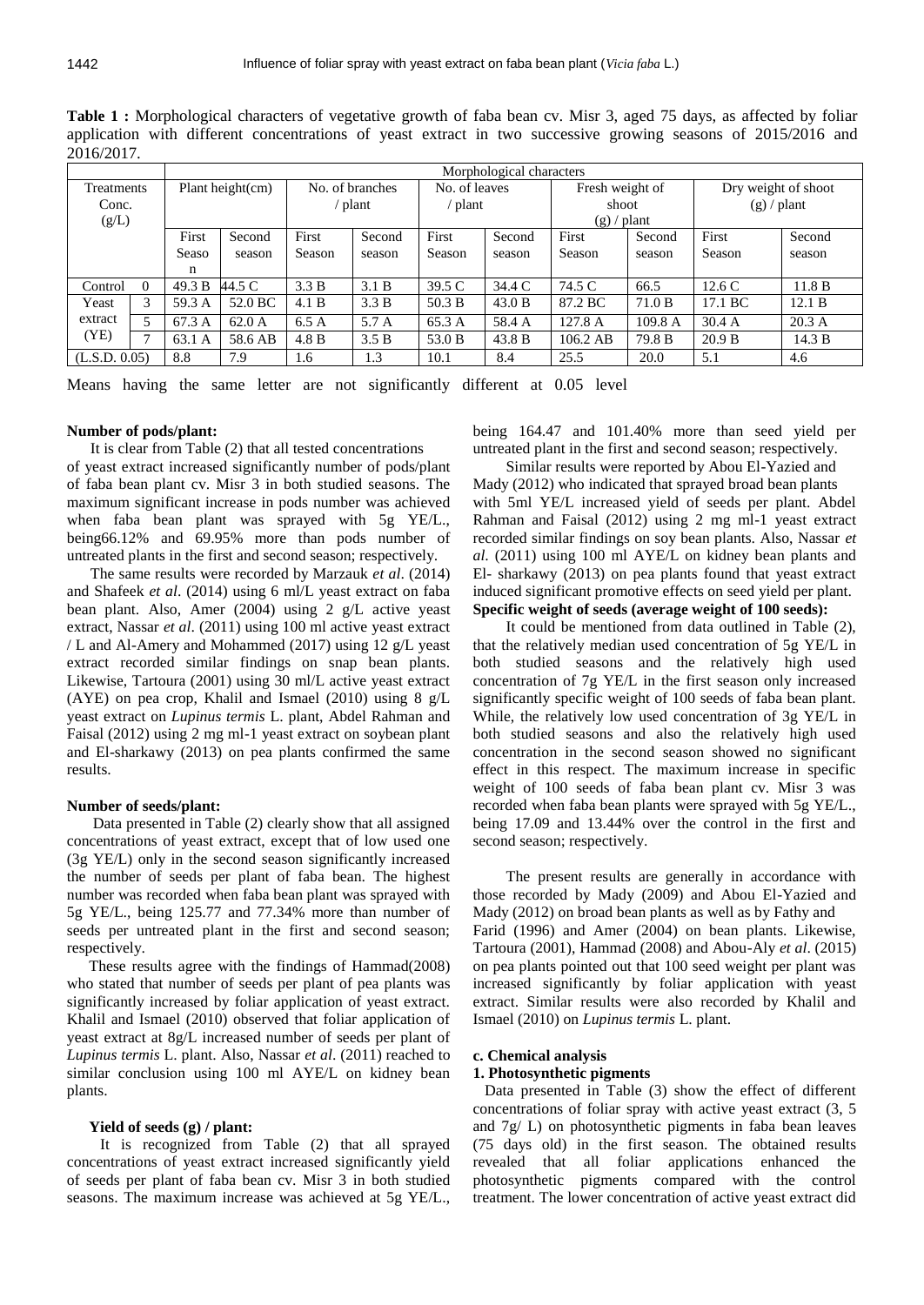not has significant increase in this respect and also, the high (7g/L) used concentration of yeast extract showed no significant effect on only carotenoids pigment. The highest **Table 2 :** Yield characters of faba bean cv. Misr 3 at harvest time, aged 150 days, as affected by foliar application with different concentrations of yeast extract in two successive winter growing seasons of 2015/2016 and 2016/2017.

values of photosynthetic pigments were recorded at 5g/ L yeast extract, being 79.1, 30.2 and 22.8 % over than the control plants for chl. a, chl. b and carotenoids; respectively.

|                     |              |               | <b>Yield characters</b> |                        |               |                      |        |                            |               |
|---------------------|--------------|---------------|-------------------------|------------------------|---------------|----------------------|--------|----------------------------|---------------|
| <b>Treatments</b>   |              |               | No. of pods /plant      | No. of seeds<br>/plant |               | Seed yield (g)/plant |        | weight of 100 seeds<br>(g) |               |
| Conc.               |              |               |                         |                        |               |                      |        |                            |               |
| (g/L)               |              | <b>First</b>  | <b>Second</b>           | <b>First</b>           | <b>Second</b> | First                | Second | <b>First</b>               | <b>Second</b> |
|                     |              | <b>Season</b> | season                  | <b>Season</b>          | season        | <b>Season</b>        | season | <b>Season</b>              | season        |
| Control<br>$\theta$ |              | 24.5 C        | 21.3 C                  | 61.3 C                 | 49.0C         | 38.0 C               | 28.4 C | 62.0 C                     | 58.0 B        |
| Yeast               | 3            | 32.3 B        | 27.7 B                  | 90.4 B                 | 63.7 BC       | 60.2 B               | 39.0 B | 66.6 BC                    | 61.2 AB       |
| extract             | 5            | 40.7 A        | 36.2A                   | 138.4 A                | 86.9 A        | 100.5A               | 57.2 A | 72.6A                      | 65.8 A        |
| (YE)                | $\mathbf{r}$ | 32.8 B        | 28.9 B                  | 101.7 B                | 69.4 AB       | 69.2 B               | 43.5 B | 68.0 AB                    | 62.7 AB       |
| L.S.D. (0.05)       |              | 6.3           | 5.5                     | 20.7                   | 17.8          | 12.6                 | 8.5    | 5.9                        | 4.7           |

Means having the same letter are not significantly different at 0.05 level.

The enhancing effect in photosynthetic pigments of yeast application could be attributed to the role of their content of cytokinins in delaying the aging of leaves by reducing the degradation of chlorophyll and enhancing the protein and RNA synthesis or may be attributed to bioregulatores which affect the balance between photosynthesis and photorespiration in plants (Thomas, 1996; Shalaby and El- Nady, 2008; Abou El-Yazied and Mady, 2011).

Results of yeast extract were in agreement with reported by Abbas (2013) on *Vicia faba* L. cv. Giza3. She found that foliar application of dry yeast extract at the rate of  $5 \text{ g}/L$ significantly increased pigments and carotenoids percentages in leaves compared to the control plants.

## **2. Chemical analysis of seeds (***Seed Quality***) Percentage of the total nitrogen and crude protein**

It is clear from Table (4) that all foliar application of active yeast extract increased significantly the percentage of the total nitrogen and crude protein in the seeds of faba bean plants. The highest percentage of the total nitrogen was recorded in the seeds of faba bean plants which were sprayed with 5g/L yeast extract, being 18.2% more than the control. At the same time, the maximum increase in the seed protein

being 18.3 % for 5g/L yeast extract more than the seed protein of control plants.

These findings were in good accordance with that recorded by Khalil and Ismael (2010) on *Lupinus termis* L. plants; Abou El-Yazied and Mady (2012) on broad bean and Marzauk *et al*. (2014) on broad bean, who stated that the highest values of the total nitrogen and protein percentages were recorded by using dry yeast extract at the rate of 5ml/L, 6ml/L and 8g/L as compared to untreated plants.

Concerning to the percentage of crude protein, El-Tohamy and El-Greadly (2007) stated that foliar application of yeast extract, especially at high used concentration of 10 g/L., induced significant increase in the percentage of protein in fresh pods of snap beans compared to the control, being partially in accordance with the present findings. Likewise, Khalil and Ismael (2010) found that yeast application at the rate of 8g/L significantly increased the value of protein percentage of *Lupinus termis* L. plants.

#### **Total carbohydrate percentage**

It can be mentioned from data outlined in Table (4), that the highest carbohydrate percentage was achieved in seeds of

**Table 3 :** Effect of foliar application of yeast extract at different concentrations on photosynthetic pigments (mg/g F.W.) of leaves of *Vicia faba* L. plants.

| Photosynthetic pigments (mg/g FW) |                    |            |         |  |  |  |  |
|-----------------------------------|--------------------|------------|---------|--|--|--|--|
| <b>Treatments Conc.(g/l)</b>      | <b>Carotenoids</b> |            |         |  |  |  |  |
| Control                           |                    |            |         |  |  |  |  |
| 0.00                              | 0.417C             | 0.347 B    | 0.429 B |  |  |  |  |
| <b>Yeast extract (YE)</b>         |                    |            |         |  |  |  |  |
| 3g/L                              | $0.463$ C          | $0.367$ AB | 0.466 B |  |  |  |  |
| 5g/L                              | 0.747 A            | 0.452 A    | 0.527 A |  |  |  |  |
| 7g/L                              | 0.666B             | 0.442 A    | 0.471 B |  |  |  |  |
| <b>L.S.D</b> $(5\%)$              | 0.051              | 0.092      | 0.042   |  |  |  |  |

the plants sprayed with yeast extract at 5g/L which increased by 31.56% compared with the control plants. While, the relatively low (3g/L) and high (7g/L) used concentrations of yeast extract showed no significant effect in this respect. These results are generally in agreement with Abbas (2013) on *Vicia faba* cv. Giza3. She observed that foliar spray with  $5 \text{ g/L}$  of yeast extract recorded the highest values of total carbohydrate percentage more than the control.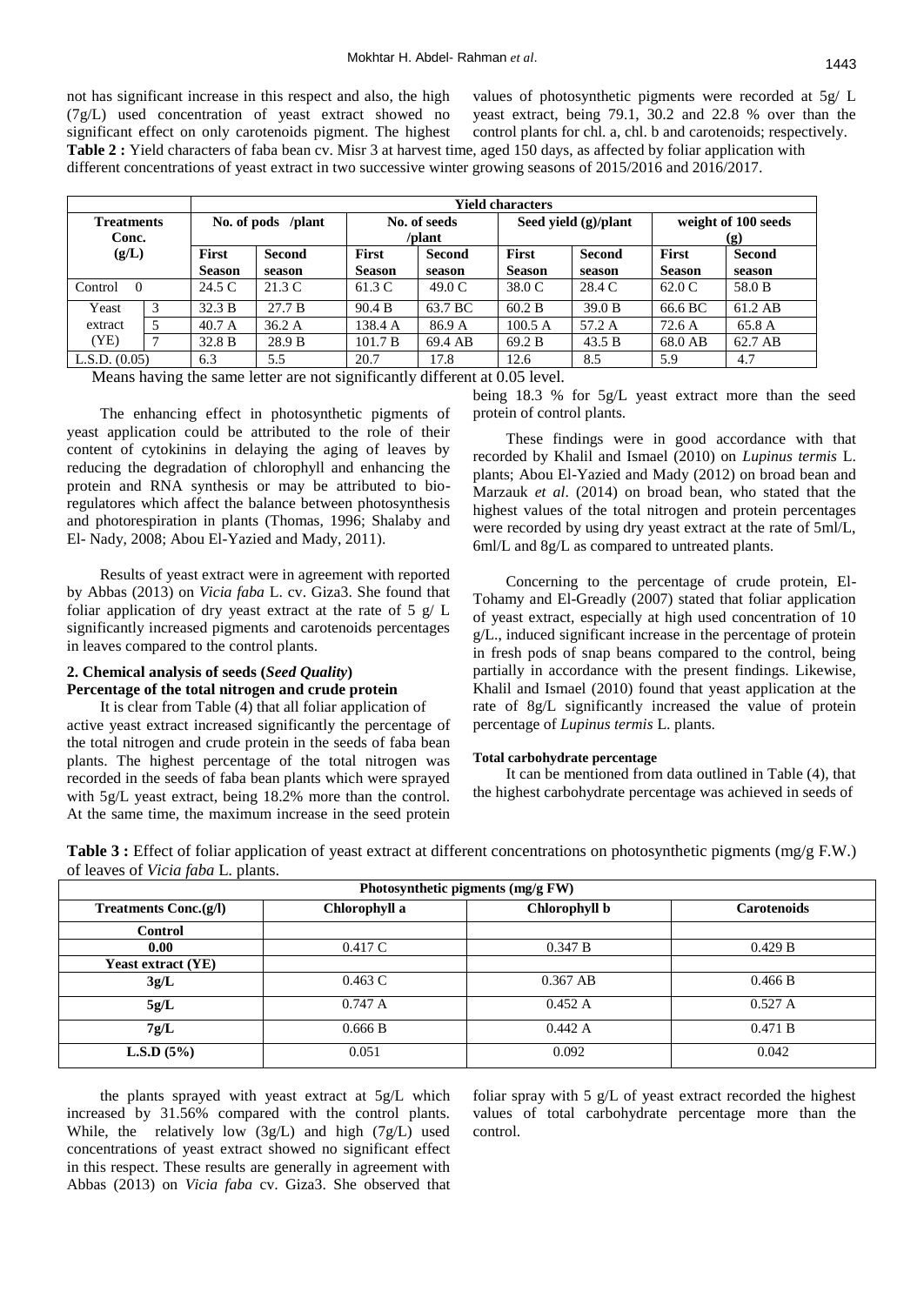| <b>Treatments Conc.</b>   | Total Nitrogen (%) | Total Crude Protein (%) | Total Carbohydrates (%) |
|---------------------------|--------------------|-------------------------|-------------------------|
| (g/l)                     |                    |                         |                         |
| <b>Control 0.00</b>       | 3.67 C             | 22.96C                  | 46.25 B                 |
| <b>Yeast extract (YE)</b> |                    |                         |                         |
| 3g/L                      | 3.85 B             | 24.08 B                 | 55.10 AB                |
| 5g/L                      | $4.34 \text{ A}$   | 27.17 A                 | 60.85 A                 |
| 7g/L                      | $4.26\,\mathrm{A}$ | 26.66 A                 | 52.03 AB                |
| <b>L.S.D</b> $(5\%)$      | 0.093              | 0.584                   | 9.506                   |

**Table 4 :** Effect of foliar application of yeast extract at different concentrations on Total nitrogen percentage, Total crude protein percentage (%) and Total carbohydrates percentage of dried seeds of *Vicia faba* L. plants.

### **Amino acids content in seeds:**

It is planned to determine quantitatively the individual amino acids in seeds of faba bean which showed high percentages of total protein content in comparison with the control as a result of the effect of 5g/L yeast extract treatment to disclose the qualitative changes in *Vicia faba* seeds with respect to amino acids composition in the second season. The obtained results are presented in Table (5) and illustrated in Figures (1, 2).

It is noted that Amino Acid Analyzer analysis proved the presence of 17 amino acids according to their retention times; *i.e*., Aspartic acid (Asp), Therionine (Thr), Serine(Ser), Glutamic acid (Glu), Proline (Pro), Glycine (Gly), Alanine (Ala), Valine (Val), Methionine (Met), Isoleucine(Ile), leucine (Leu), Tyrosine (Tyr), Phenylalanine (Phe), Histidine (His), Lysine (Lys), Nitric acid (NH3) and Arginine(Arg). It is clear that Lysine represents the major component(main amino acid) in all investigated seeds followed by Aspartic acid, Glutamic acid, Glycine, Phenylalanine, Alanine, Tyrosine, Leucine ,Serine, Valine and Histidine. Whereas, NH3, Therionine,

Isoleucine, Arginine, Methionine and Proline represent the minor components. Concerning to the influence of active yeast extract on the individual amino acids in faba bean seeds as g/100g protein, it is realized from Table (5) that foliar application with 5g/L yeast extract caused a marked increase in the concentration of some measured amino acids comparing with the control plants. The noticeable increments in the amino acids, being 15.64%, 13.98%, 23.58%, 9.09% , 2.10%,15.14%, 17.65%, 54.03%, 19.17% and 5.85% in Asp, Thr, Glu, Pro, Gly, Ala, Met, Phe, His and Lys over the control plants; respectively.

But the remarkable decrease in the amino acids content below the control was about 13.15% in Ser, 34.17% in Val, 3.73% in Ile, 2.72% in Leu, 78.17% in Tyr, 3.66% in NH3 and 12.76% in Arg. Among the identified17 amino acids, Lysine recorded the highest value in faba bean seeds of 5g/L yeast extract treatment, being 17.35 g/100g protein against 16.39 g/100g protein in seeds of the control. On the contrary, Proline recorded the lowest value in faba bean seeds of 5g/L yeast extract treatment, being0.12g/100g protein against 0.11g/100g protein in seeds of the control. Also, remarkable increase in total amino acids reached about 6.21% more than the control plants.

From the above mentioned results, it could be generally stated that the increase in total protein content, which was observed in seeds of the 5g/L yeast extract treatment was reflected in increased concentrations of individual amino acids components.

In this respect, Mady (2009) and Abou EL-Yazied and Mady (2012) indicated that the yeast extract in different concentrations (2.5 and 5 ml/L) increased the amount of amino acids of *Vicia faba* L. All, being in harmony with the present findings.

### **3. Anatomical studies:**

### **a. Anatomy of the main stem**

Microscopical measurements of certain histological characteristics in transverse sections through the medianinternode of the main stem of faba bean plants and of those sprayed with 5g yeast extract /L are provided in Table 6. Likewise, microphotographs illustrating this treatment and the untreated plants are in Fig.3. It is obvious from Table. 6 and Fig. 3 that foliar application with 5g yeast extract /L induced an increase inthe internode diameter by 57.8% compared with the control.

This increment in the internode diameter was primarily due to the prominent increase in thickness of the stem wall and in the diameter of the hollow pith by 11.0 and 176.6% over the control; respectively. Clearly, the increase that was observed in the stem wall thickness could be attributed to the increments induced in the thickness of most of included tissues, except that of phloem tissue and parenchymatous area of the pith which were decreased by 7.1 and 13.1% compared with the control. The increments due to the yeast effect were 25, 33.3, 21.8 and 66.6% compared with the control for the thickness of the epidermis, cortex, fibre tissue and xylem tissue; respectively. Likewise, vessel diameter was increased over the control by 24.0% due to foliar application with 5g yeast extract /L. As far as the authors are aware, previous information about the effect of spraying yeast extract on anatomical structure of the main stem of faba bean plants are not available in the literature. However, some investigators confirmed the present findings using yeast extract on other

different species; for instance, Hammad (2008) using 6g/L active yeast extract on pea plants and Nassar *et al*. (2011) using 100 ml/L active yeast extract on kidney bean plants.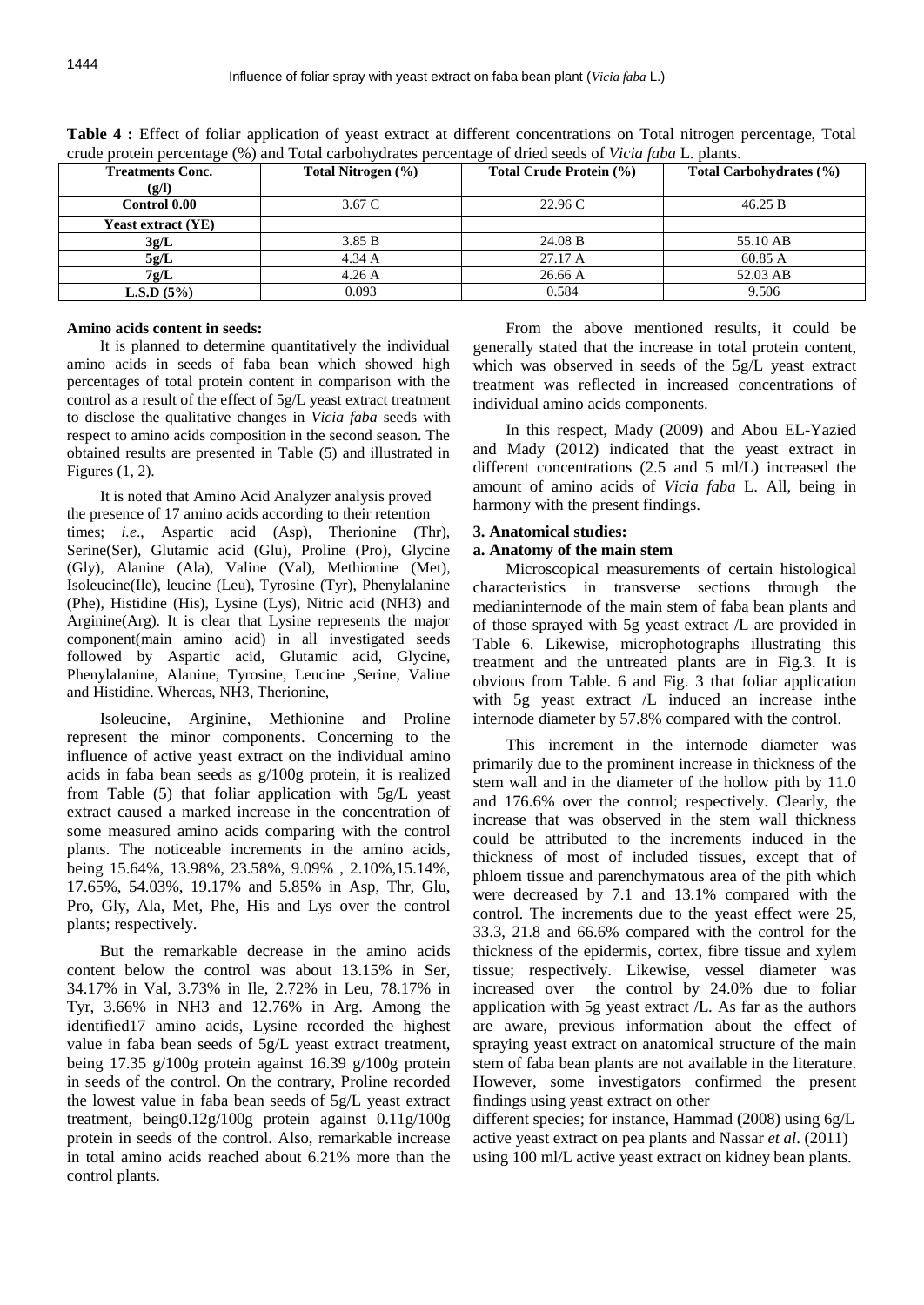|                |                 |                  | <b>Control</b> |            | Yeast extract $(5g/L)$ |               |                |  |
|----------------|-----------------|------------------|----------------|------------|------------------------|---------------|----------------|--|
| Peak           | Amino           | <b>Retention</b> | $\frac{0}{0}$  | g AA/100 g | <b>Retention</b>       | $\frac{0}{0}$ | $g$ AA/        |  |
| No.            | acids           | time             |                | Protein    | time                   |               | 100 g          |  |
|                |                 | (min.)           |                |            | (min.)                 |               | <b>Protein</b> |  |
|                | Asp             | 24.03            | 14.51          | 12.78      | 24.73                  | 15.38         | 14.78          |  |
| $\overline{c}$ | Thr             | 25.85            | 1.80           | 1.43       | 26.73                  | 1.84          | 1.63           |  |
| 3              | Ser             | 26.75            | 4.14           | 3.65       | 27.73                  | 3.88          | 3.17           |  |
| 4              | Glu             | 29.62            | 14.26          | 12.38      | 30.65                  | 16.77         | 15.30          |  |
| 5              | Pro             | 32.03            | 0.10           | 0.11       | 34.52                  | 0.11          | 0.12           |  |
| 6              | Gly             | 38.67            | 10.39          | 9.48       | 40.68                  | 10.72         | 9.68           |  |
| 7              | Ala             | 40.70            | 6.46           | 5.15       | 42.35                  | 6.71          | 5.93           |  |
| 8              | Val             | 43.83            | 3.86           | 3.16       | 44.88                  | 2.35          | 2.08           |  |
| 9              | Met             | 46.02            | 0.20           | 0.17       | 47.55                  | 0.24          | 0.20           |  |
| 10             | <b>Ile</b>      | 48.77            | 1.35           | 1.07       | 50.48                  | 1.16          | 1.03           |  |
| 11             | Leu             | 50.33            | 5.14           | 4.40       | 52.28                  | 5.10          | 4.28           |  |
| 12             | Tyr             | 54.22            | 5.63           | 4.49       | 55.25                  | 1.10          | 0.98           |  |
| 13             | Phe             | 57.95            | 6.99           | 5.57       | 59.12                  | 9.24          | 8.58           |  |
| 14             | His             | 62.20            | 3.66           | 2.92       | 63.68                  | 4.09          | 3.48           |  |
| 15             | Lys             | 66.67            | 18.61          | 16.39      | 68.52                  | 19.17         | 17.35          |  |
| 16             | NH <sub>3</sub> | 72.32            | 2.40           | 1.91       | 74.32                  | 2.08          | 1.84           |  |
| 17             | Arg             | 78.02            | 0.59           | 0.47       | 78.43                  | 0.46          | 0.41           |  |
| T.A.A.         |                 |                  |                | 85.53      |                        |               | 90.84          |  |

Table 5 : The concentrations of amino acids, retention time and their percentages in seeds of faba bean cv. Misr 3 as affected by yeast extract (5g/L) in the second season of 2016/2017.

**Key:** T.A.A. means Total amino acids.



**Fig. 1 :** Amino Automatic Acid Analyzer analysis of amino acids in seeds of faba bean plants (Control).



**Fig. 2 :** Automatic Amino Acid Analyzer analysis of amino acids in seeds of faba bean plants sprayed with 5g/L yeast extract.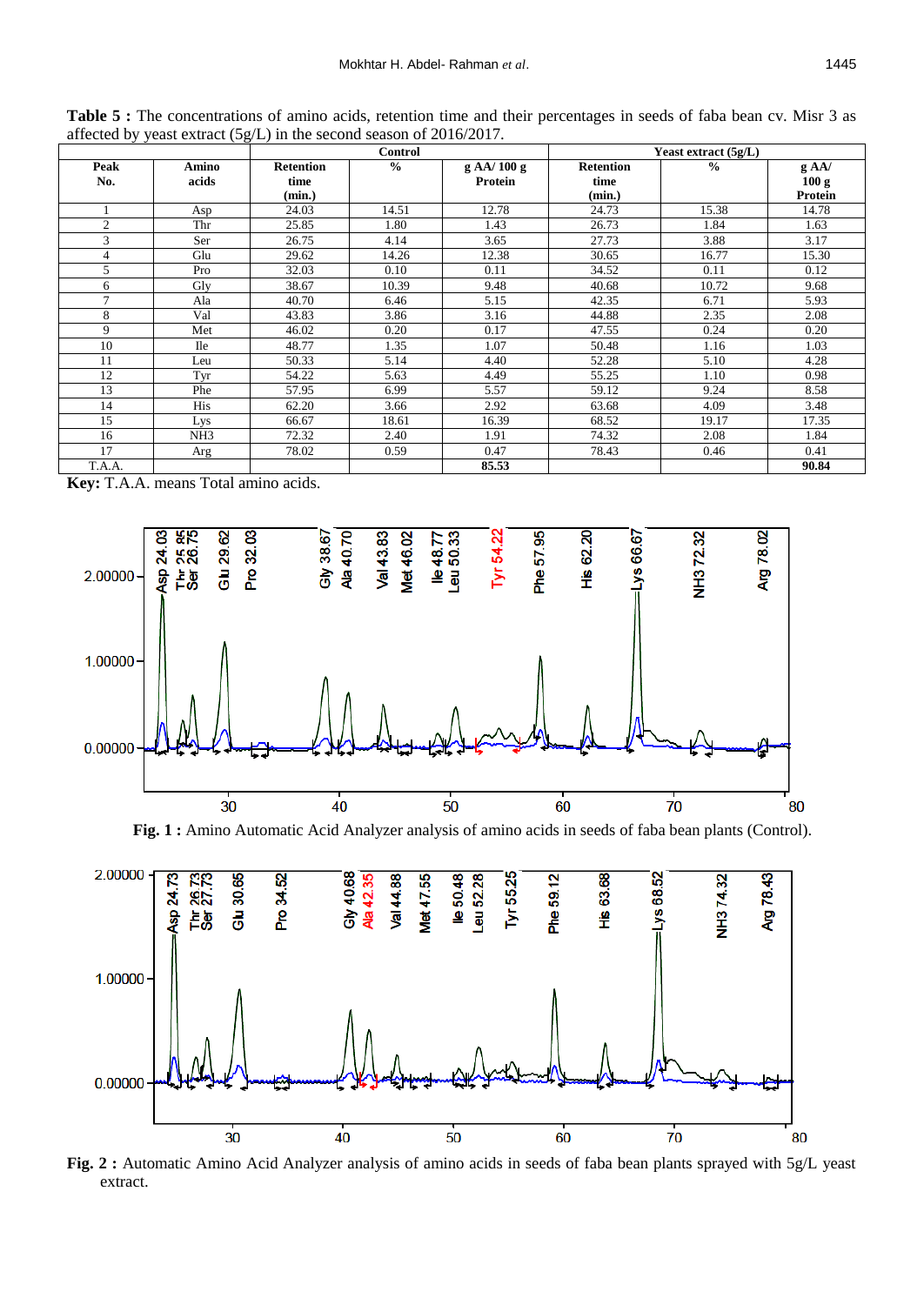They recorded favorable changes in anatomical structure of the main stem of each of the investigated plant species due to the effect of yeast extract which induced prominent increases in thickness of most of included tissues of the main stem of each investigated species, being in harmony with the present findings.

### **Anatomy of the leaf**

Microscopical counts and measurements of certain histological characters in transverse sections through the first leaflet blade of the compound leaf developed on the median portion of the main stem of control plants of faba bean and of those sprayed with 5g yeast extract /L are given in Table 7.

Also, microphotographs illustrating the effect of treatment are shown in Figure 4. It is realized from Table 7 and Figure 4 that spraying yeast extract at concentration of5g/L on faba bean increased thickness of both midvein and lamina of leaflet blades by 92.3 and 16.9% more than the control; respectively. It is clear that the increase in lamina thickness was only accompanied with 26.1% increment in thickness ofspongy tissue compared with control. Likewise, the main vascular bundle of the midvein bundle was increased in size as a result of spraying yeast extract. The increment was mainly due to the increase in length by 166.6% and in width by 135.2% more than the control. Also, average number of vessels per midvein bundle was increased by 124% over the control. Moreover, xylem vessels increased in diameter, being 84.7% more than the control, which amounted to more total active conducting area to cope with vigorous growth resulting from treatment with 5g yeast extract /L. The obtained results are generally in agreement with those results reported by Nassar *et al*. (2011) for kidney bean plants.

**Table 6 :** Measurements in microns (μ) of certain histological characteristics in transverse sections through the median internode of the main stem of faba bean plant at the age of 90 days and of those sprayed with 5g yeast extract /L .

| <b>Treatment</b>            |         |                    |                |  |  |  |
|-----------------------------|---------|--------------------|----------------|--|--|--|
| <b>Characters</b>           | Control | 5g yeast extract/L | $\pm$ % to     |  |  |  |
|                             |         |                    | <b>Control</b> |  |  |  |
| Stem diameter               | 7580    | 11960              | $+57.8$        |  |  |  |
| Thickness of stem wall      | 2720    | 3020               | $+11.0$        |  |  |  |
| Epidermis thickness         | 40      | 50                 | $+25$          |  |  |  |
| Cortex thickness            | 300     | 400                | $+33.3$        |  |  |  |
| No. of cortical layers.     | 8       | 11                 | $+37.5$        |  |  |  |
| Measurements of big bundle: |         |                    |                |  |  |  |
| Fiber cap thickness         | 320     | 390                | $+21.8$        |  |  |  |
| Phloem thickness            | 140     | 130                | $-7.1$         |  |  |  |
| Xylem thickness             | 480     | 800                | $+66.6$        |  |  |  |
| Vessel diameter             | 36.3    | 45                 | $+24.0$        |  |  |  |
| Medullary sheath thickness  | 1440    | 1250               | $-13.1$        |  |  |  |
| Diameter of hollow pith     | 2140    | 5920               | $+176.6$       |  |  |  |

**Table 7 :** Counts and measurements in microns (μ) of certain histological characters in transverse sections through the first leaflet blade of the compound leaf developed on the median portion of the main stem of plant faba bean at the age of 90 days, as affected by foliar application with 5g yeast extract /L.

|                                  | <b>Treatments</b> |                     |                          |  |  |  |
|----------------------------------|-------------------|---------------------|--------------------------|--|--|--|
| <b>Characters</b>                | Control           | 5g yeast extract /L | $\pm$ % to control       |  |  |  |
| Midvein thickness                | 390               | 750                 | $+92.3$                  |  |  |  |
| Lamina thickness                 | 326.6             | 382                 | $+16.9$                  |  |  |  |
| Upper epidermis                  | 25                | 35                  | $+40$                    |  |  |  |
| Lower epidermis                  | 25                | 30                  | $+20$                    |  |  |  |
| Palisade tissue thickness        | 120               | 120                 | $\overline{\phantom{a}}$ |  |  |  |
| Spongy tissue thickness          | 156.6             | 197.5               | $+26.1$                  |  |  |  |
| Dimension of the midvein bundle: |                   |                     |                          |  |  |  |
| Length                           | 90                | 240                 | $+166.6$                 |  |  |  |
| Width                            | 85                | 200                 | $+135.2$                 |  |  |  |
| Phloem thickness                 | 30                | 60                  | $+100$                   |  |  |  |
| Xylem thickness                  | 60                | 180                 | $+200$                   |  |  |  |
| No. of xylem vessels / bundle    | 25                | 56                  | $+124$                   |  |  |  |
| Vessel diameter                  | 18.3              | 33.8                | $+84.7$                  |  |  |  |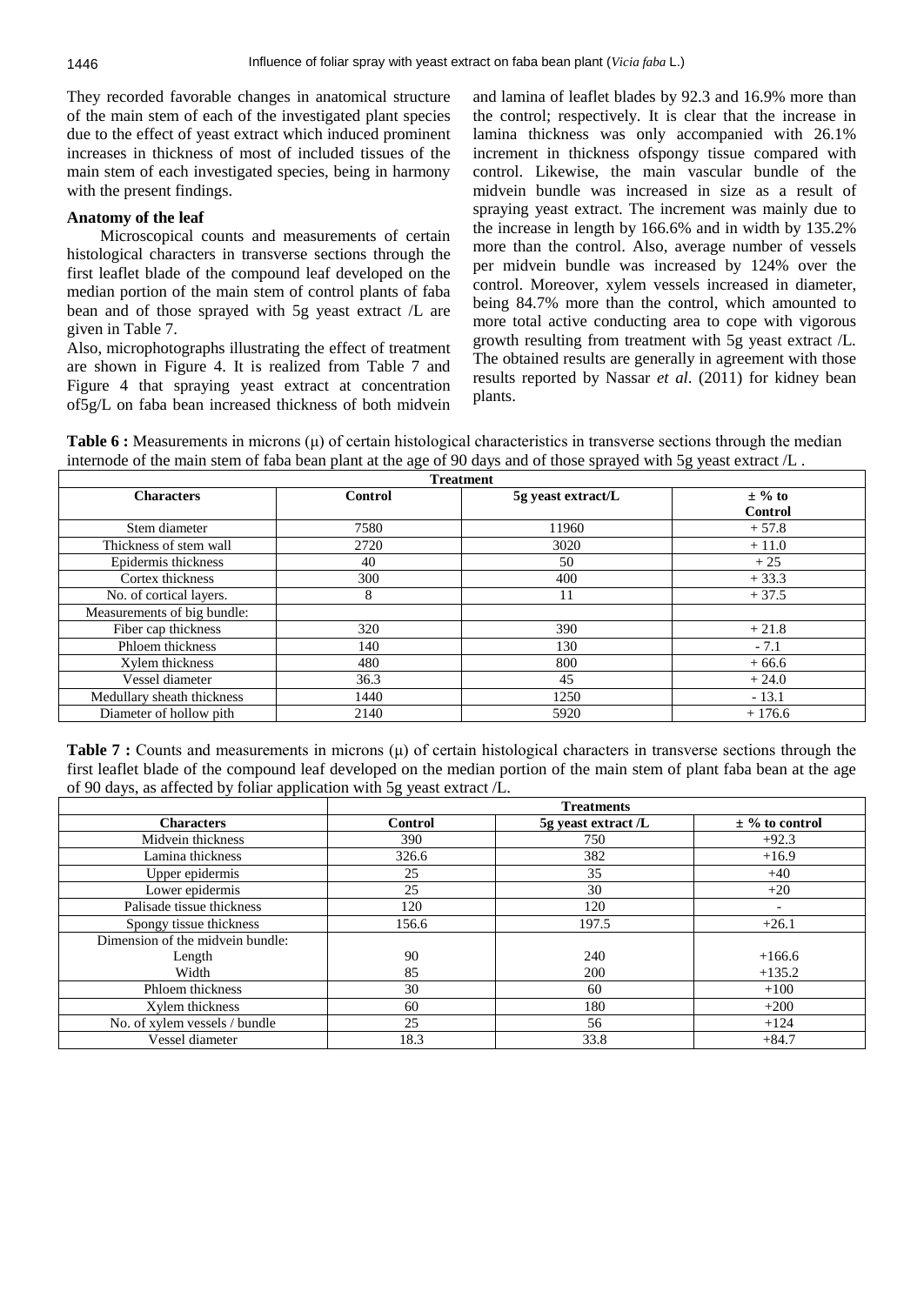

**Fig. 3 :** Transverse sections through the median internode of the main stem of faba bean plant at the age of 90 days, as affected by foliar application with 5g yeast extract /L (x40).







. **B.** From plant treated with 5g yeast extract/ L.

 **Fig 4 :** Transverse sections through the first leaflet blade of the compound leaf developed on the median portion of the main stem of faba bean plant at the age of 90 days , as affected by foliar application with 5g yeast extract /L. (x100)

## **Acknowledgment**

I am thankful to my Dissertation Guide *Prof. Dr.*

*Mokhtar Hassan, Prof. Dr. Hassan Ramadan and Prof. Dr. Rania Nassar* for guide me throughout my work and provide me motivation and knowledge during the work and also, supporting this research project. I would like also to express my sincere thanks to all staff members of the Agricultural *Botany Department, Faculty of Agriculture, Cairo University* for provide me laboratory

infrastructure for experimental and Morphological analysis.

Influence of foliar spray with yeast extract or

## **References**

A.O.A.C. (1995). Method of analysis, Association of Official Agriculture Chemists. 16th ed., Washington D.C., USA.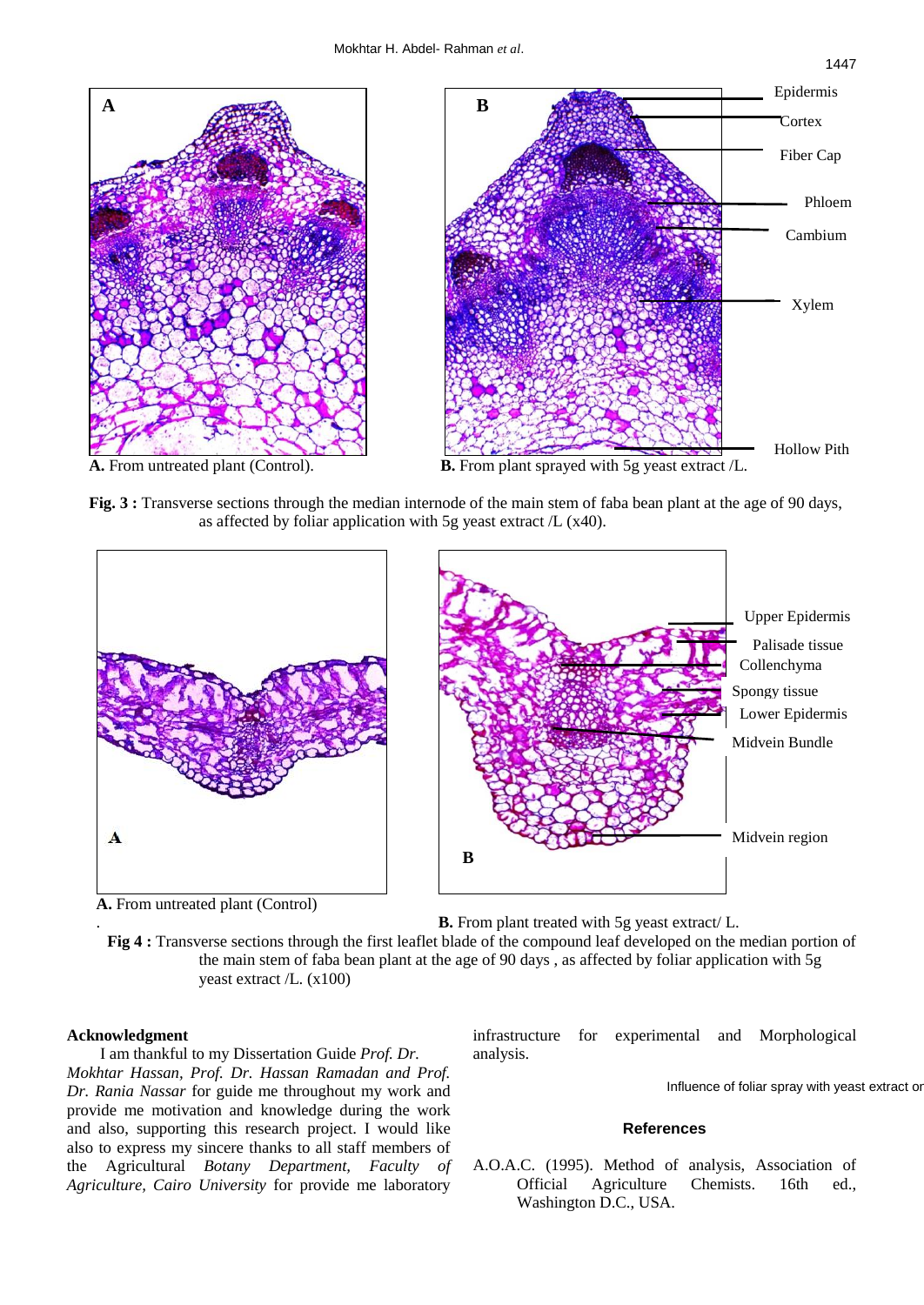- Abbas, S.M. (2013). The influence of biostimulants on the growth and on the biochemical composition of *Vicia faba* cv. Giza 3 beans. Romanian Biotechnological Letters, 18(2): 8061-8068.
- Abdel-Hakim, W.M.; Moustafa, Y.M.M. and Gheeth, R.H.M. (2012). Foliar application of some chemical treatments and planting date affecting Snap Bean (*Phaseolus vulgaris* L.) plants grown in Egypt. Journal of Horticultural Science & Ornamental Plants, 4(3): 307-317.
- Abdel Rahman, M.A. and Faisal, A. (2012). Effects of site and exogenous application of yeast extract on the growth and chemical composition of soybean. International Conference on Agricultural, Environment and Biological Sciences. (ICAEBS'2012) May 26-27 Phuket.
- Abou-Aly, H.E.; Zaghloul, R.A.; El-Meihy, R.M. and El- Saadony, M.T. (2015). Improvement of growth and yield of pea plants using integrated fertilization management*.,* Universal Journal of Agricultural Research, 3(4): 135-143.
- Abou El-Yazied, A. and Mady, M.A. (2011). Effect of naphthalene acetic acid and yeast extract on growth and productivity of tomato (*Lycopersicon esculentum* Mill.) plants. Research Journal of Agriculture and biological Sciences, 7(2): 271-281.
- Abou EL-Yazied, A. and Mady, M.A. (2012). Effect of boron and yeast extract foliar application on growth, pod setting and both green pod and seed yield of broad bean (*Vicia faba* L.). J. Appl. Sci. Res, 8(2): 1240-1251.
- AL-Amery, N.J. and Mohammed, M.M. (2017). Influence of adding ascorbic acid and yeast on growth and yield and rhizobium of snap bean (*Phaseolus vulgaris* L.) under irrigation with saline water. Journal of Agriculture and Veternary Science, 10(10): 23-28.
- Amer, S.S.A. (2004). Growth green pods yield and seeds yield of common bean (*Phaseolus vulgarise* L.) as affected by active dry yeast, salicylic acid and their interaction. J. Agric. Sci., Mansoura Univ, 29(3): 1407-1422.
- Barnett, J.A.; Payne, R.W. and Yarrow, D. (1990). Yeasts Characteristics and Identification Cambridge Univ. Press, Landon, pp: 999.
- Bevilacqua, A.; Corbo, M.R.; Mastromatteo, M. and Sinigaglia, M. (2008). Combined effect of pH, yeast extract, carbohydrates and di-ammonium hydrogen citrate on the biomass production and acidifying ability of a probiotic *Lactobacillus plantarum* strain, isolated from table olives, in a batch system. World J. Microbiol Biotechnol, 24: 1721-1729.
- Csomos, E. and Simon-Sarkadi, L. (2002). Characterisation of tokaj wines based on free amino acid and biogenic amine using ion-exchange chromatography. Chromatographia Supplement. 56:185−188.
- El-Sharkawy, G.A. (2013). Growth, yield and chemical composition of peas (*Pisum sativum*) as affected by

 potassium levels and different methods of yeast application. Alexandria Science Exchange Journal, 34(4): 360-368.

- Bendahmane, BS.; Mahiout, D.; Benzohra, I.E. and Benkadam, M.Y. (2012). Antagonism of three trichoderma species against botrytis fabae and B. cinerea, the causal agents of chocolate spot of faba bean(*Vicia faba* L.) in Algeria. World Applied Sciences Journal, 17: 278-283.
- El-Tohamy, W.A. and N.H.M., El-Greadly. (2007) Physiological responses, growth, yield and quality of snap beans in response to foliar application of yeast, vitamin E and zinc under sandy soil conditions. *Australian Journal of Basic and Applied Sciences*, 1(3): 294-299.
- FAO, (2014). FAOSTAT. Food and Agriculture Organization of the United Nations. Rome, Italy. http://faostat.fao.org/default.aspx.
- FAOSTAT (2018). Food and Agriculture Organization of the United Nations. Retrieved from http://www.fao.org/ faostat/en/#data/ QC.
- Fawzy, Z.F.; EL-Bassiony, A.M.; Behairy, A.G. and Helmy, Y.I. (2010). Effect of foliar spraying by some bio and organic compounds on growth, yield and chemical composition of snap bean plants. J. Appli. Sci., Res, 6(12): 2269-2274.
- Hammad, S. (2008). Physiological and anatomical studies on drought tolerance of Pea plants by application of some natural extracts. Annals Agric. Sci., Ain Shams Univ., Cairo, 53(2): 285-305.
- Khalil, S.E. and Ismael, E.G. (2010). Growth, yield and seed quality of *Lupinus termis* as affected by different soil moisture levels and different ways of yeast application. Journal of American Science, 6(8): 141-153.
- Kostas, T.E.; Wilkinson, J.S.; White, A.D. and Cook, J.D. (2016). Optimization of a total acid hydrolysis based protocol for the quantification of carbohydrate in macro algae. J. Algal Biomass Utln, 7(1): 21-36.
- Lichtenthaler, H.K. and Wellburn, A.R. (1985). Determinations of total carotenoids and chlorophylls a and b of leaf extracts in different solvents. Biol. Soc. Trans., 11: 591-592.
- Mady, M.A. (2009). Effect of foliar application with yeast extract and zinc on fruit setting and yield of faba bean(*Vicia faba* L*.).* J. Biol. Chem. Environ. Sci, 4(2): 109-127.
- Mahmoud, T.R. (2001). Botanical studies on the growth and germination of magnolia (*Magnolia grandiflora* L.) plants*.* M. Sci. Thesis. Fac. of Agric. Moshtohor, Zagazig Univ. Egypt.
- Mahmoud, R.; M., Asmaa.; M., EL-Desuki.; A.M., Mona and H. A., Aisha. (2013). Effect of compost levels Rahman and H. A., Aisha. (2013). Effect of compost levels and yeast extract application on the pea plant growth, pod yield and quality. Journal of Applied Sciences Research, 9(1): 149-155.
- Marzauk, N.M.; Shafeek, M.R.; Helmy, Y.I.; Ahmed, A.A. and Magda, A.F.S. (2014). Effect of vitamin